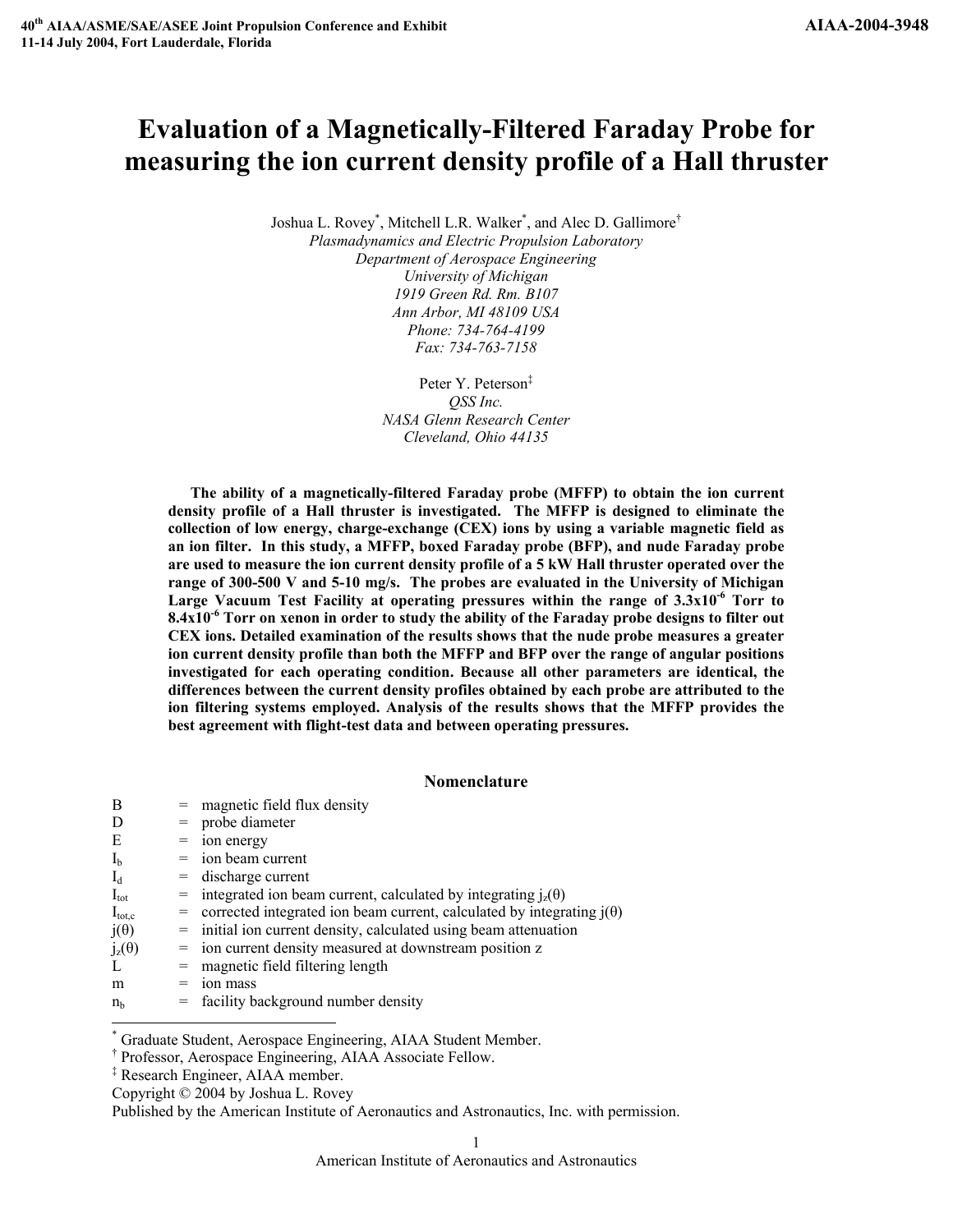| P <sub>b</sub> |     | base pressure                                    |
|----------------|-----|--------------------------------------------------|
| $P_c$          |     | = corrected pressure                             |
| $P_i$          |     | $=$ indicated pressure                           |
| q              |     | $=$ ion charge                                   |
| $r_{L}$        |     | $=$ Larmor radius                                |
| V              |     | $=$ ion velocity                                 |
| z              |     | $=$ downstream distance from thruster exit plane |
| $\eta_a$       |     | $=$ anode efficiency                             |
| $\eta_{\,b}$   |     | $=$ current utilization efficiency               |
| $\eta_{\rm m}$ | $=$ | mass utilization efficiency                      |
| $\eta_q$       |     | $=$ charge utilization efficiency                |
| $\eta_{\rm v}$ |     | $=$ voltage utilization efficiency               |
| $S_{ce}$       |     | = charge exchange collision cross-section        |
| θ              | $=$ | angular position                                 |

## **I. Introduction**

As the available spacecraft power increases, the trend in Hall effect thruster (HET) development also continues towards elevated power levels. Over the past decade government agencies and U.S. industry have devoted resources toward the development of high-power HETs. This effort is most notably characterized by on-going activities for qualifying the BPT-4000 (3.0 and 4.5 kW),<sup>1,2</sup> a 1000 hour test of the P&W T-220 (10 kW), and testing of the T- $220$ HT (6-20 kW).<sup>3,4</sup> The NASA Glenn Research Center (GRC) has operated a nominal 50 kW thruster over a range of 9-72 kW on both xenon and krypton propellants.<sup>5,6</sup> With the advent of nuclear fission reactors for space applications under project Prometheus, the use of 50-100 kW thrusters will become an even more distinct possibility.<sup>7</sup> By increasing HET power, the need for chemical rockets to perform orbit-raising and stationkeeping maneuvers on satellites and deep space probes may be eliminated.

Considering the cost of improving facility pumping speed  $(S1-$4 1/s)<sup>8</sup>$  and the fact that most facilities already contain a considerable number of cryosurfaces, it is unlikely that improvements in facility pumping speed will occur in the near future. Because high-power HET plume test data are vitally important to understanding the interaction of the plume with spacecraft surfaces and instrumentation, there is a growing need in the United States to develop the methodologies and diagnostics to obtain these measurements at increased facility pressures where CEX collisions greatly affect the data. As a result, the University of Michigan has launched an investigation seeking to understand facility effects introduced by elevated backpressures more fundamentally. This investigation has included the characterization of the performance of the P5 HET at different pumping speeds,<sup>9</sup> an evaluation of a collimated Faraday probe's ability to filter out CEX ions while measuring the ion current density at elevated backpressures,<sup>10</sup> characterization of the Large Vacuum Test Facility (LVTF) backpressure during thruster cold-flow and hot-flow operation,11,12 and the investigation of plasma properties near a nude Faraday probe during HET plume characterization.<sup>13</sup>

This paper investigates three types of Faraday probe plume diagnostics: a nude Faraday probe, a magneticallyfiltered Faraday probe (MFFP), and a boxed Faraday probe (BFP). Both the MFFP and BFP utilize ion filtration to eliminate the collection of facility induced CEX ions. By filtering CEX ions the ion current density profiles at different facility backpressures should be nearly identical. The purpose of this work is to aid in the development of plume characterization techniques for obtaining the true ion current density profile of a HET regardless of the facility pumping speed. This paper briefly explains the shortcomings of nude Faraday probes, describes the diagnostics and experimental apparatus, shows the experimental data, and provides an explanation of the results.

# **II. Faraday Probes**

 Several numerical codes have been developed for determining the impact of a HET plume on a spacecraft. Inputs for these codes are typically the ion energy and ion current density distributions. Ion energy distributions are usually obtained with electrostatic energy analyzers as a function of the angle with respect to the thruster centerline while the ion current density distribution is typically obtained using a nude Faraday probe. Due to facility effects, nude Faraday probe results can be significantly different depending on the facility geometry and background pressures. This makes the comparison of current density profiles taken in different facilities, which inevitably have different pumping speeds and background pressures, questionable.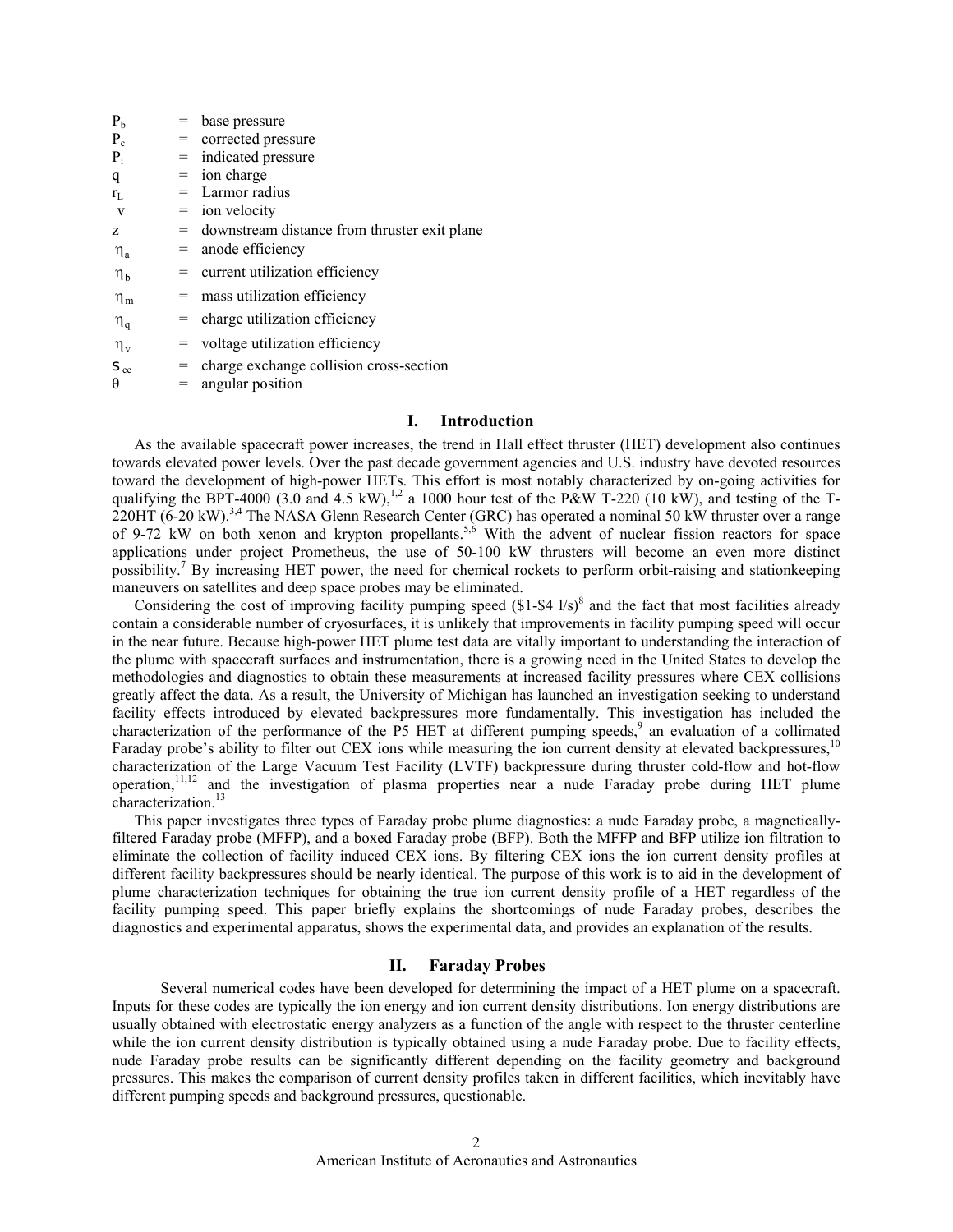At elevated backpressure, facility effects are primarily driven by resonant CEX collisions in which a "fast" moving plume ion exchanges an electron with a "slow" moving background neutral. The result of this process is a "slow" moving positively charged ion and a "fast" neutral. A nude Faraday probe is incapable of distinguishing between "slow" moving CEX ions and "fast" moving plume ions and thus both add to the measured current density. There are also many CEX ions created at or near the thruster exit plane and subsequently accelerated to significant velocity. These ions are part of the thruster plume and need to be included in any numerical sputtering model. It is only desirable to obtain the ion current density profile that would be present if CEX collisions between plume ions and the facility background gas were not present, i.e., the true ion current density profile. de Grys, *et al.*, suggest that CEX ions due primarily to facility effects are below a typical material threshold and have energies less than 20 eV.<sup>14</sup>

Previous methods for obtaining the true ion current density profile have had varying degrees of success and have included using a second Faraday cup pointed away from the thruster,<sup>15</sup> a retarding potential analyzer (RPA) to screen out CEX ions,<sup>16</sup> a gridded Faraday probe, and a biased collimator to filter CEX ions before they reach a Faraday probe.<sup>10,14</sup> Each of these techniques has its own advantages, but there is still another possible approach to obtaining the true ion current density profile. By utilizing a magnetic field, low energy ions can affectively be turned so that their trajectories do not intersect the ion collecting surface. In this way the magnetic field acts as an ion filter, allowing only ions above a given energy threshold to be collected. In the following section a simple ion trajectory model yields a first-order approximation of the flux density of the magnetic field required and the distance over which it should be applied.

# **III. Ion Filtration Devices**

## **A. Magnetic Filter**

Consider the setup shown in Fig. 1 where a magnetic field with length, L, is placed in front of a nude Faraday probe with diameter, D. The magnetic field is uniform and directed out of the page with flux density, B. An ion with energy,  $E$ , (or velocity,  $v$ ) entering on the probe centerline and traveling toward the probe will turn because of the perpendicular magnetic field. The ion follows an arc path of a circle with radius equal to the Larmor radius defined by Eqn.  $1,^{17}$ 

$$
r_{L} = \frac{mv}{qB}
$$
 (1)

where m is the mass of the ion and q is its charge. By setting the length, diameter, and magnetic field it is possible to determine the energy of an ion whose trajectory intersects the outer edge of the collection surface. This relation is given by Eqn. 2.

$$
E[eV] = \frac{qB^2}{2m} \left(\frac{D}{4} + \frac{L^2}{D}\right)^2
$$
 (2)

The energy of the ions to be filtered is approximately 20  $eV$ ,<sup>14</sup> and the diameter of the collector of the probe is fixed at 2.31 cm. If we assume singly-charged xenon ions, a relation between the flux density, B, of the magnetic field and the distance over which it should be applied, L, can be determined. These results provide a baseline from which the magnetic field design and modeling is initiated using the magnetostatic code MagNet  $6.0^{\text{m}}$ .



**Figure 1: First order ion trajectory model for approximating the required distance and magnetic field to filter low-energy, CEX ions.** 



**Figure 2: Solid model of the magnetic filter. Particles enter along the z-axis, directed into the page.**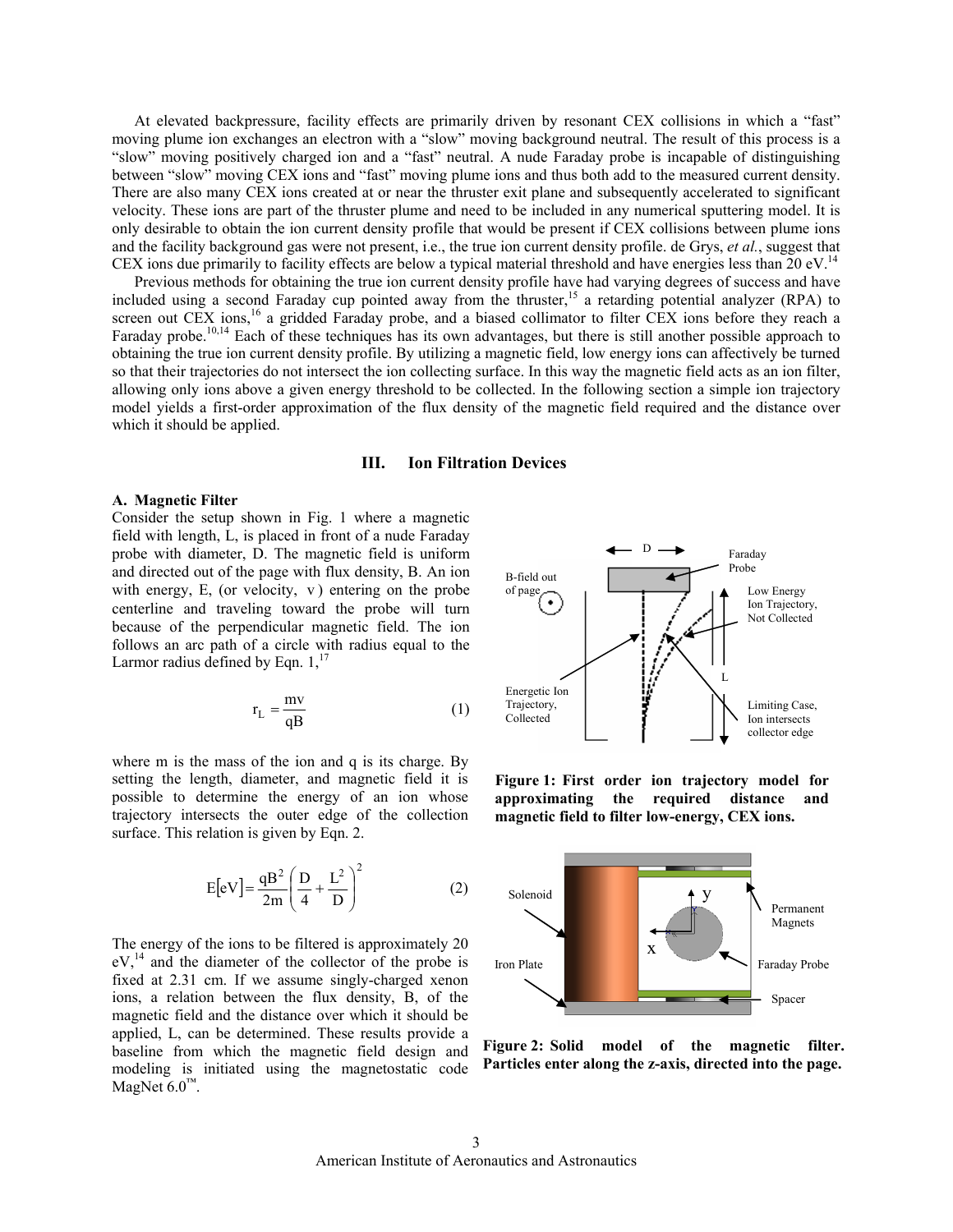Since the magnetic filter is to be placed on an arm that rotates through the thruster plume, weight is a significant design consideration. It is also desirable to adjust the flux density of the magnetic field. This provides the capability of changing the filtered ion energy threshold so that more or fewer ions are allowed to reach the collection electrode. After multiple design iterations, the device in Fig. 2 is selected as the magnetic filter. Note that the Faraday probe is positioned behind the filter so that ions must first pass through the magnetic field before colliding with the probe.

 The magnetic filter contains a cylindrical solenoid connected to two iron plates to form a "C" shape. Permanent samarium cobalt magnets are connected to the iron plates via a cylindrical iron spacer and are held in place



**Figure 3: Experimentally measured magnetic field with a solenoid current of +5 Amps. Ions enter between points (-0.5, 0) and (0.5, 0). The probe collector is located between points (-0.5, 2) and (0.5,2).** 

by their own magnetic force. The spacers are found to aid in turning the flux from the horizontal direction in the iron plates to the required vertical direction. The solenoid can operate between  $\pm$ 5 A, with +5 A increasing the flux density and -5 A reducing it. This yields a magnetic field with a flux density range of approximately 500-750 Gauss in the center of the filter. A two-dimensional magnetic field map taken in the x-z plane is shown in Fig. 3.

 An approximate ion energy filtration range is obtained by taking the line average of the magnetic field over the distance through which an ion experiences it. The average value can then be used in the trajectory model described above to obtain an estimation of the ion filtration range. This method yields a range of approximately  $8 - 30$  eV when the solenoid current is varied from -5 to +5 A.

 A Faraday probe, identical to the JPL Faraday probe described in Ref. 18, is positioned behind the filter to collect ions that pass through the magnetic field. A graphite faceplate is attached to the front of the filter and two aluminum side panels are also attached. The faceplate has a 2.54 cm (1 in.) diameter hole machined directly upstream of the probe to allow ions to enter. The distance from the faceplate hole to the probe is 5.85 cm. The side panels prevent stray ions from entering from the sides and being turned into the probe. In the back, the area between the probe and the filter is covered with graph-foil to prevent ions from entering from behind the filter and being collected by the probe. These measures attempt to ensure that ions only enter through the faceplate hole. This setup is referred to as the magnetically-filtered Faraday probe (MFFP).

## **B. Box**

 It is important to note that the MFFP is essentially a collimated Faraday probe with a magnetic field inside the collimator. Thus there are two forms of ion filtration that are being utilized: a geometric collimator and a magnetic field. In order to analyze which filtration method is contributing to changes in the measured ion current density, a boxed Faraday probe is also tested. The box does not contain magnetics and is simply a 4-sided aluminum shell with a graphite faceplate. Like the MFFP, a Faraday probe is positioned behind the box. The open area between the probe

and the box is covered with graph-foil, and the device is as similar to the MFFP as possible. This setup is referred to as the boxed Faraday probe (BFP).

Both the MFFP and BFP utilize a geometric collimator as an ion filtration device, so collimated probe theory is required to compare those data sets with the nude Faraday probe. Collimated probe theory allows the comparison of data taken with a collimated and an uncollimated probe by utilizing a theoretical scaling factor based on the viewing angle (or geometry) of the probe. The scaling factor is the ratio between the ion current density that would be collected by an uncollimated probe divided by the current collected by a collimated probe. A detailed discussion of this theory is presented elsewhere $^{10,14}$  and will not be repeated here.



**Figure 4: The scaling factor is used to correct the collimated probe data. It is calculated based on the procedure outlined in Ref. 10.**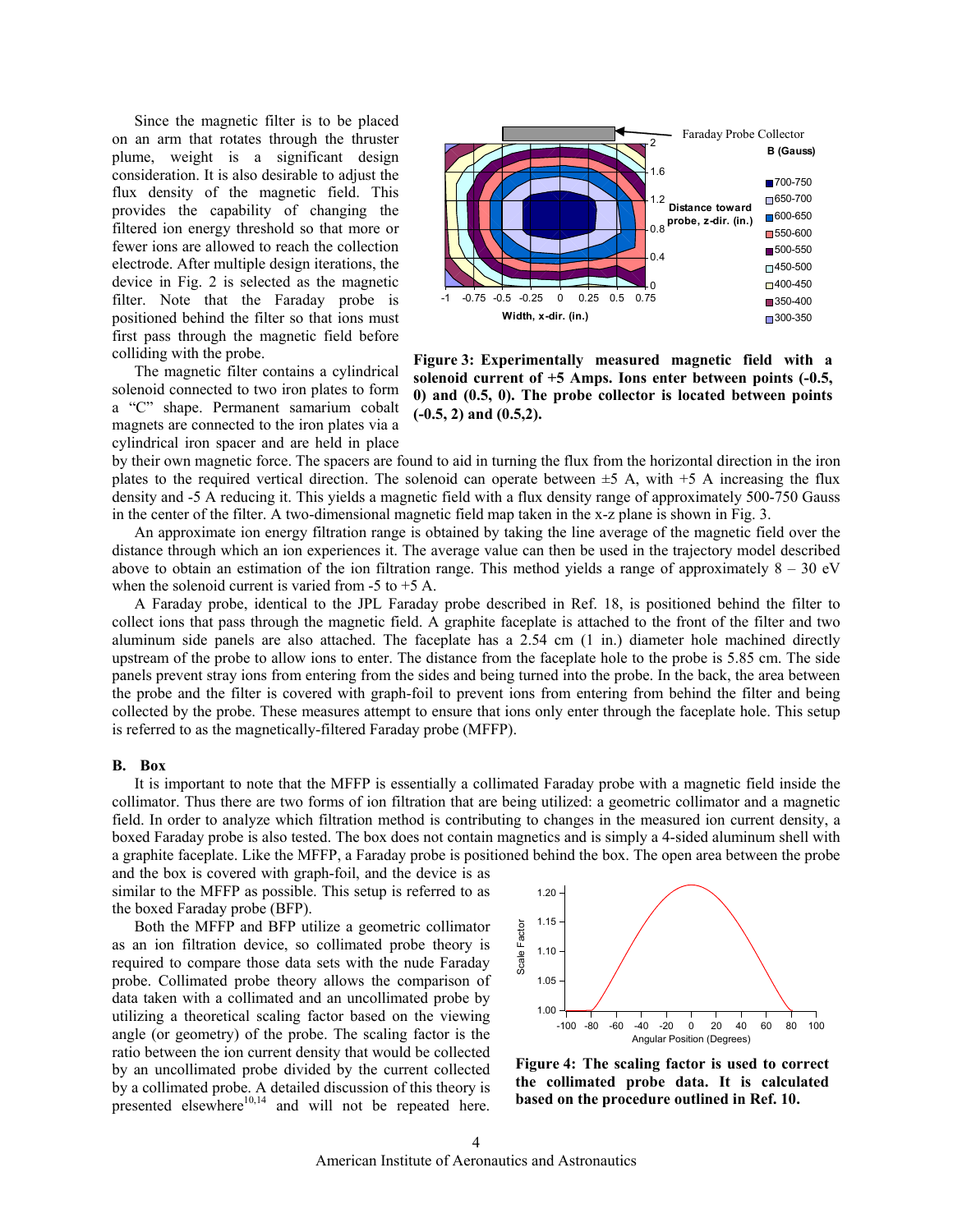However, a plot of the scaling factor calculated using the method outlined in Ref. 10 is provided in Fig. 4. All data reported here for the MFFP and BFP have been multiplied by the scaling factor.

# **IV. Experimental Apparatus**

## **A. Vacuum Facility**

 The University of Michigan LVTF is used for all the Faraday probe experiments. The LVTF is a stainless-steel vacuum chamber with a diameter of 6 m and a length of 9 m. A schematic of the vacuum chamber is shown in Fig. 5. Four 400 CFM mechanical pumps and two 2,000 CFM blowers evacuate the chamber to a moderate vacuum (30 – 100 Torr). In order to reach high vacuum, the facility employs seven CVI TM-1200 re-entrant cryopumps, each of which is surrounded by an  $LN_2$  baffle. The cryopump system can be operated with any number of pumps in use. With all seven pumps operating, the facility pumping speed is 240,000 l/s on xenon with a base pressure of  $2.5x10^{-7}$ Torr. For the experiments described here, four and seven cryopumps are operated with average thruster anode flowrates of 5.25 mg/s and 10.46 mg/s, both with

a cathode flowrate of 0.92 mg/s. Table 1 shows the operating pressures for the LVTF using 4 and 7 pumps with the above anode flowrates.

 The chamber pressure is monitored using two hotcathode ionization gauges, as shown in Fig. 5. The first gauge, a Varian model 571 gauge with an HPS model 919 Hot Cathode Controller, is connected to the chamber by a 25-cm-long by 3.48-cm-inner- diameter tube. The second is a Varian model UHV-24 nude gauge with a Varian UHV senTorr Vacuum Gauge Controller. Pressure measurements from the gauges are corrected for xenon using the known base pressure on air and a correction factor of 2.87 for xenon according to the following equation $19$ 



**Figure 5: Schematic of the LVTF (not to scale).**

**Table 1: LVTF background pressures for the various flowrates and pumping speeds investigated.** 

| Nominal              | Anode  | Cathode | Pressure    |
|----------------------|--------|---------|-------------|
| <b>Pumping Speed</b> | Flow   | Flow    | $(Torr-Xe)$ |
| (1/s)                | (mg/s) | (mg/s)  |             |
| 140,000              | 5.25   | 0.92    | 5.6E-06     |
| 140,000              | 10.46  | 0.92    | 8.4E-06     |
| 240,000              | 5.25   | 0.92    | 3.3E-06     |
| 240,000              | 10.46  | 0.92    | 5.0E-06     |

$$
P_c = \frac{P_i - P_b}{2.87} + P_b
$$
 (3)

where  $P_c$  is the corrected pressure on xenon,  $P_b$  is the base pressure, and  $P_i$  is the indicated pressure when xenon is flowing into the vacuum chamber. Corrected pressure for the nude ion gauge is reported as the background pressure in the chamber. A recent investigation of the pressure inside the LVTF during HET cold-flow operation has shown that the nude gauge provides better agreement with the true pressure of the facility.<sup>11</sup>

#### **B. Hall Thruster**

 All experiments reported here are performed on the University of Michigan/AFRL P5 Hall thruster. The P5 is a laboratory-model Hall thruster with a nominal power rating of 5 kW. A more detailed description of the P5 can be found in Ref. 20. The thruster is mounted at thruster station 1, as shown in Fig. 5. This position places the thruster near the centerline of the chamber, and allows the plume to freely expand approximately 7 meters downstream along the chamber axis.

A lanthanum hexaboride (LaB<sub>6</sub>) laboratory-model hollow cathode is located at the 2 o'clock position on the thruster. The cathode orifice is located approximately 30 mm downstream and 25 mm radially away from the outer front pole piece.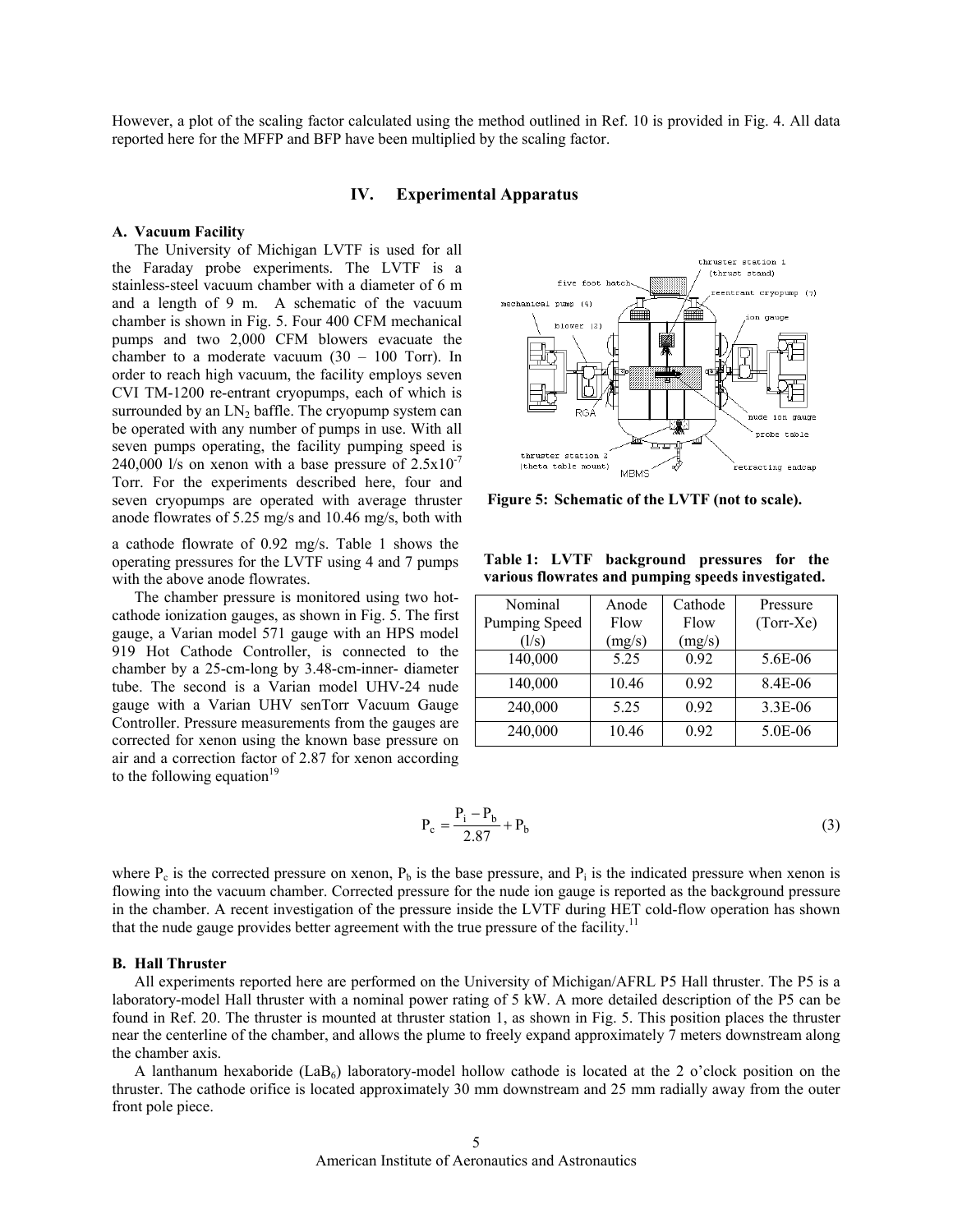High-purity (99.999% pure) xenon propellant is supplied to the Hall thruster from compressed bottles through stainless-steel feedlines. The anode and cathode propellant flowrates are metered by MKS 1179JA mass flow controllers. Calibration of the flow controllers is accomplished using a custom apparatus that measures the gas pressure and temperature inside a known volume. The mass flow controllers have an accuracy of  $\pm 1\%$  full scale.

## **C. Faraday Probe**

 The MFFP, BFP, and nude Faraday probe are investigated

simultaneously. The Faraday probes used for the MFFP and BFP are identical to the nude Faraday probe. Figure 6 shows a photograph of the JPL probe. Table 2 presents the relevant dimensions. Each probe



**Figure 6: Photograph of the nude JPL Faraday probe.** 

has a 2.31 cm (0.91 in.) diameter collection electrode enclosed within a guard ring. A spray-coating of tungsten over the aluminum collector helps to minimize secondary-electron emission. In order to create a flat, uniform sheath over the collection electrode, both the collector and guard ring are designed to be biased to a negative potential below facility ground as shown in Fig. 7.

**Table 2: Dimensions of the nude JPL Faraday probe.** 

| <b>Part Name</b>      | <b>Dimension</b><br>$[\text{cm (in.)}]$ |
|-----------------------|-----------------------------------------|
|                       |                                         |
| Nude JPL Collector    |                                         |
| <b>Outer Diameter</b> | 2.31(0.91)                              |
| Gap Thickness         | 0.23(0.09)                              |
| Nude JPL Guard Ring   |                                         |
| <b>Outer Diameter</b> | 2.540 (1.000)                           |
| <b>Thickness</b>      | 0.074(0.029)                            |



**Figure 7: Electrical setup of the nude** 

## **D. Data Acquisition System**

The probes are attached to a rotating arm, positioned  $100 \pm 0.05$ cm downstream of the thruster, and aligned with the center of the P5 exit plane. Rotation of the probes is accomplished using a Parker Daedal 20600RT rotary table, which is driven by an Empire Magnetics VSU23 stepper motor. The entire setup is mounted approximately 0.75 m above the thruster to a steel platform that allows the rotary table to be easily adjusted so that the axis of rotation is directly over the thruster exit plane. A National Instruments NuDrive 4SX-411 powers the stepper motor. Control of the table is provided by a National Instruments PCI-7344 stepper controller through a LabView 6 interface. An angular coordinate system is set up such that

the thruster centerline is considered zero degrees. Facing downstream from the thruster exit plane and rotating counterclockwise is considered the positive direction. With the MFFP **probe, MFFP, and BFP.** 

positioned on centerline the BFP and nude Faraday probe are located at -14.85º and 29.8º, respectively. This setup allows the arm to be rotated  $\pm 130^{\circ}$ , which ensures each probe is rotated at least  $\pm 100^{\circ}$  through the thruster plume.

A 22-bit Agilent Data Logger head unit with a 20-channel multiplexer is used to acquire the data. The same LabView interface is used to both control the rotary table and acquire the data. The Data Logger was used to measure the voltage drop across three current shunts. Ion current density is calculated by dividing the measured voltage by the known probe area and the shunt resistance. Measurements from all three probes are taken in 1º increments.

# **V. Experimental Results**

Prior use of nude JPL probes at PEPL has indicated that a bias voltage of -20 V below ground is sufficient for the collector to enter ion saturation without substantial sheath growth.<sup>10</sup> Since both the MFFP and BFP are new diagnostics, a bias voltage study is done. Figure 8 presents the results with the MFFP at 0 degrees and at 70 degrees. The probes are biased between 0 V and -50 V while recording the collected current. Similar results are obtained with the MFFP at other angular orientations and thruster operating conditions. Based on these results the collector and guard ring of all three probes are biased to -20 V. Reported data are taken with the collector and guard ring of all the JPL Faraday probes biased at this potential.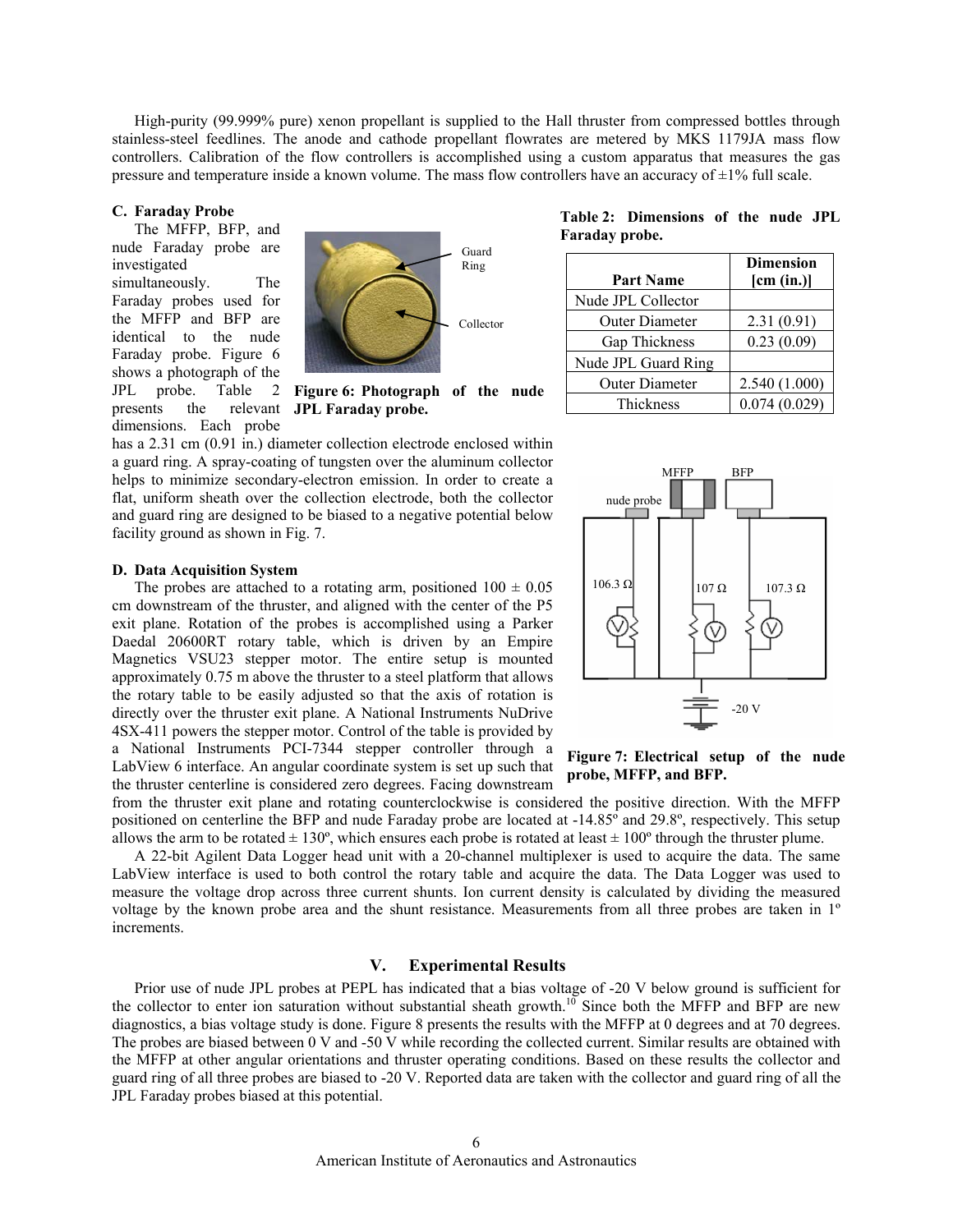In order to verify that collected data are independent of the data acquisition system, several variations are made before and during testing. The shunt resistances used to convert data from voltage to current are verified using a Fluke multimeter. Voltage data collected by the Data Logger are also verified using a Fluke multimeter. The rotary table is motionless while the Data Logger acquires data and the arm is found to have negligible vibration during data acquisition. Data taken with the probes rotating in the clockwise or counterclockwise direction are essentially identical. These measures attempt to ensure that the data obtained are independent of the data acquisition system.

Table 3 presents the investigated thruster operating conditions. The thruster is operated at discharge voltages of 300 V and 500 V with discharge currents of 5 A and 10 A, at background pressures within the range of  $3.3x10^{-6}$  Torr to 8.4x10<sup>-6</sup> Torr on xenon. In the discussion that follows, all data reported for the BFP and MFFP have been multiplied by the collimator scaling factor.

Figures 9 – 12 show ion current density profiles for the nude probe, MFFP, and BFP at the operating conditions investigated. The nude probe, BFP, and MFFP measure similar plume profiles and similar trends are seen in all the current density profiles at all thruster operating conditions. The nude probe consistently measures a larger current density at each angular position, and this trend becomes increasingly noticeable farther from centerline.

On centerline the nude probe measures current densities that are on average 17% and 32% larger than the BFP and MFFP (+5A solenoid current), respectively. At a -5 A solenoid current, the MFFP measures approximately the same centerline current density as the BFP. However, when the MFFP is operated at +5 A the percent difference increases to 11% and the MFFP always measures a smaller current density.

Figures 13 and 14 show the effect of changing the solenoid current on the measured current density profile at off-centerline angular positions. The BFP consistently measures a larger current density than the MFFP, regardless of the solenoid current and facility pressure. For the MFFP, increasing the solenoid current causes a decrease in the measured current density. The differences become increasingly apparent as the angular position from centerline increases. Changing the facility pressure has little effect on these trends. Because all other parameters are identical, the differences between the current density profiles obtained by each probe must be due to the ion filtering systems employed. The points of interest in each of these figures and the data collected will be discussed in subsequent sections of this paper.



**Figure 8: Effect of varying the probe bias on the collected current.**

|         |             |          | Anode  | Cathode |             |             |               |           | Probe              |
|---------|-------------|----------|--------|---------|-------------|-------------|---------------|-----------|--------------------|
| #<br>of |             |          | Flow   | Flow    |             |             |               | Pressure  | <b>Bias</b><br>wrt |
| Pumps   | $V_{d} (V)$ | $I_d(A)$ | (mg/s) | (mg/s)  | $I_{ic}(A)$ | $I_{oc}(A)$ | $V_{c-g} (V)$ | (Torr-Xe) | Grd(V)             |
| 4       | 300         | 4.80     | 5.25   | 0.92    | 2.25        | 1.08        | $-17.3$       | 5.6E-06   | $-20$              |
| 4       | 300         | 9.78     | 10.46  | 0.92    | 4.00        | 2.00        | $-23.3$       | 8.4E-06   | $-20$              |
| 4       | 500         | 5.38     | 5.25   | 0.92    | 3.52        | 1.51        | $-15.8$       | 5.6E-06   | $-20$              |
| 4       | 500         | 9.80     | 10.46  | 0.92    | 5.00        | 2.01        | $-27.4$       | 8.4E-06   | $-20$              |
|         |             |          |        |         |             |             |               |           |                    |
| 7       | 300         | 4.78     | 5.25   | 0.92    | 2.22        | 1.05        | $-16.4$       | 3.3E-06   | $-20$              |
| 7       | 300         | 9.44     | 10.46  | 0.92    | 4.00        | 2.00        | $-20.3$       | 5.0E-06   | $-20$              |
| 7       | 500         | 5.18     | 5.25   | 0.92    | 3.52        | 1.50        | $-16.6$       | $3.3E-06$ | $-20$              |
| 7       | 500         | 9.52     | 10.46  | 0.92    | 5.01        | 2.00        | $-21.3$       | 5.0E-06   | $-20$              |

**Table 3: P5 operating conditions.**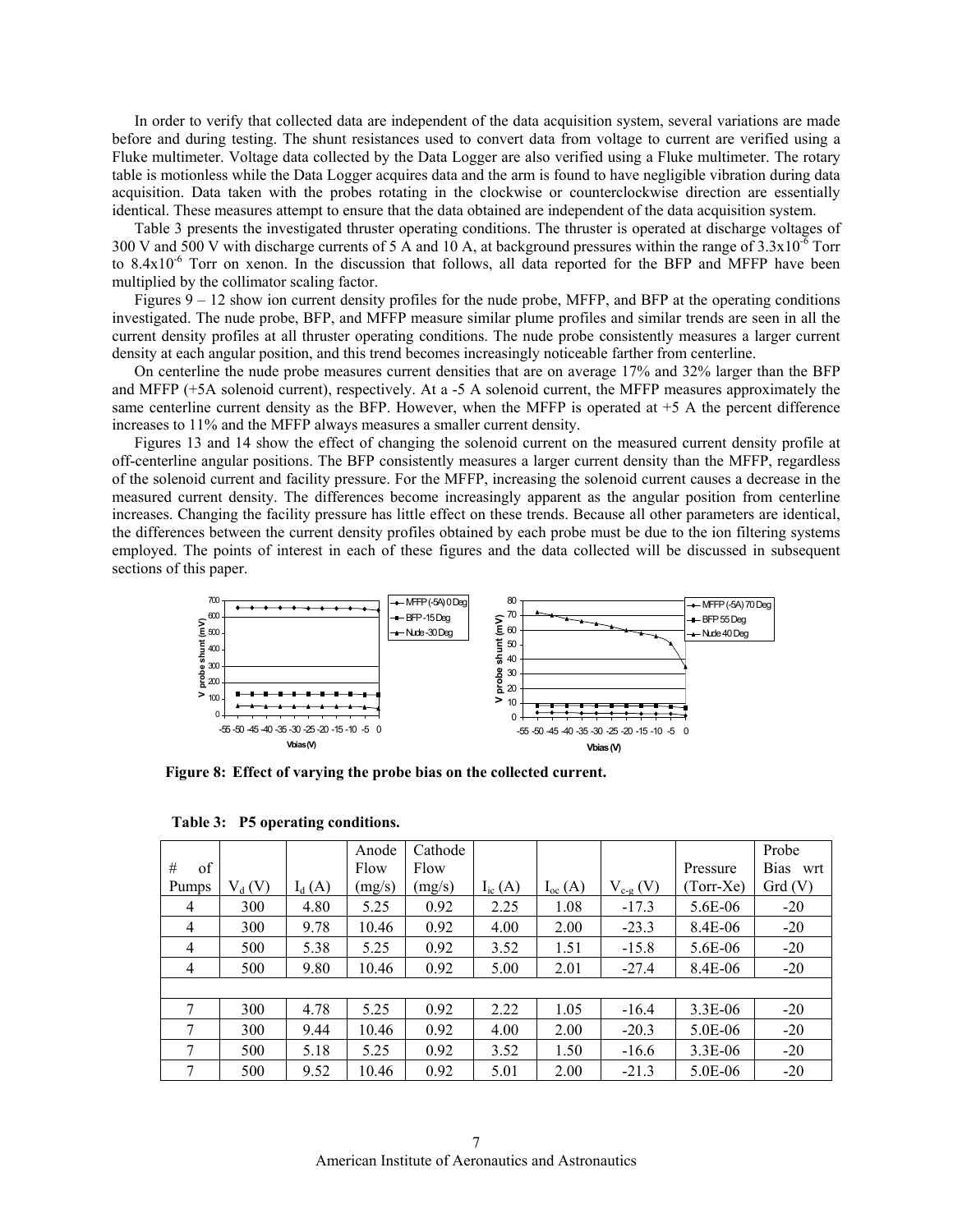

**Figure 9: Ion current density versus position for the nude probe, MFFP (+5 A), and BFP at**  facility pressures of  $5.6x10^{-6}$  Torr and  $3.3x10^{-6}$ **Torr on xenon. (Thruster operating at 500 V, 5.38 A and 5.18 A, respectively)**



**Figure 11: Ion current density versus position for the nude probe, MFFP (+5 A), and BFP at facility pressures of 5.6x10-6 Torr and 3.3x10-6 Torr on xenon. (Thruster operating at 300 V, 4.80 A and 4.78 A, respectively)**



**Figure 13: Comparison of off-centerline current density profiles for the nude probe, BFP, and MFFP. Operating conditions are 500 V, 9.52 A at a facility pressure of 5.0x10-6 Torr on xenon.** 



**Figure 10: Ion current density versus position for the nude probe, MFFP (+5 A), and BFP at**  facility pressures of  $8.4x10^{-6}$  Torr and  $5.0x10^{-6}$ **Torr on xenon. (Thruster operating at 500 V, 9.80 A and 9.52 A, respectively)**



**Figure 12: Ion current density versus position for the nude probe, MFFP (+5 A), and BFP at facility pressures of 8.4x10-6 Torr and 5.0x10-6 Torr on xenon. (Thruster operating at 300 V, 9.78 A and 9.44 A, respectively)**



**Figure 14: Comparison of off-centerline current density profiles for the nude probe, BFP, and MFFP. Operating conditions are 500 V, 9.80 A at a facility pressure of 8.4x10-6 Torr on xenon.**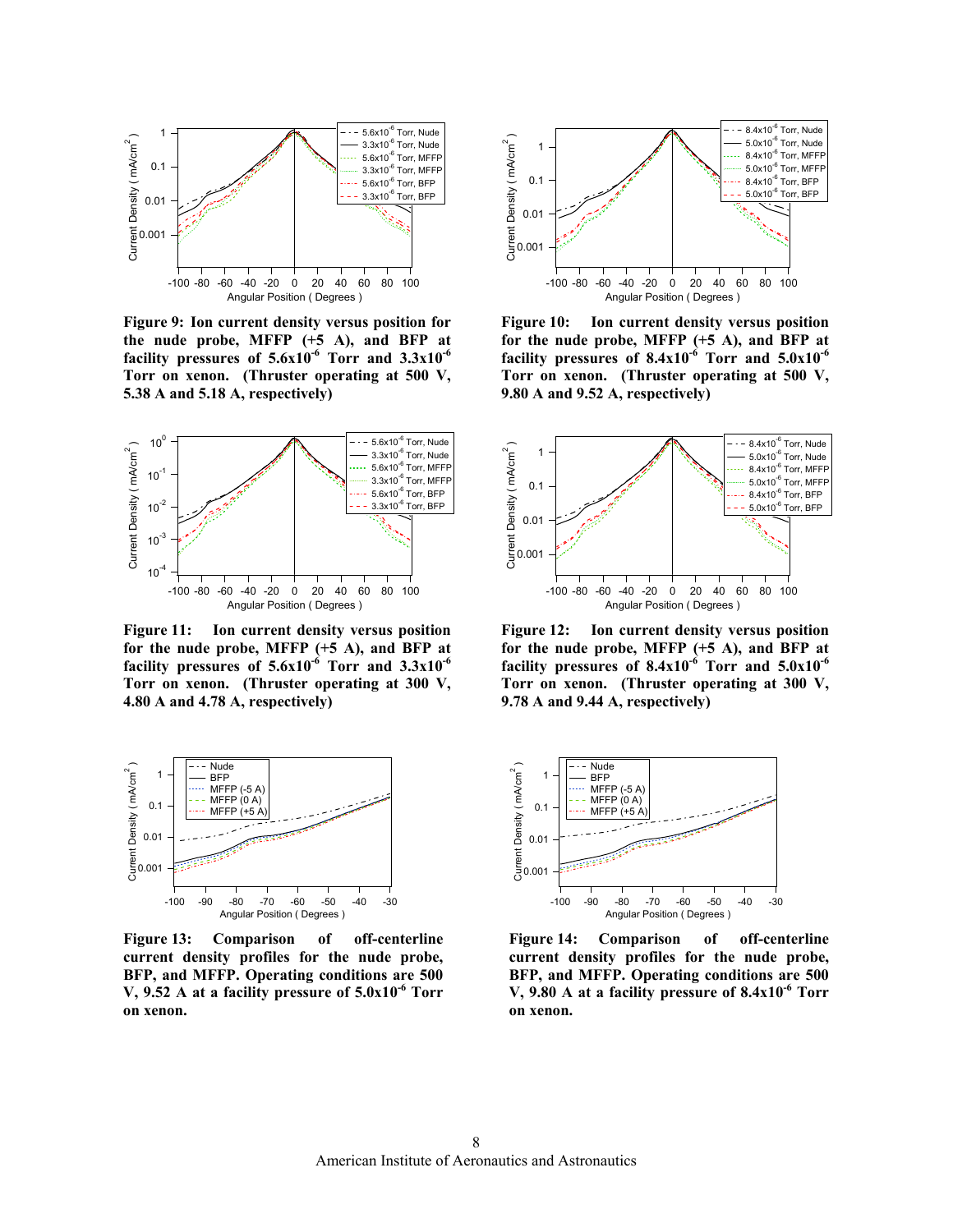

**Figure 15: Integrated ion beam current as a function of facility pressure for the nude probe, BFP, and MFFP. Thruster operating conditions are 500 V and 5.38 A or 9.80 A.** 



**Figure 17: Plume divergence angle as a function of facility pressure for the nude probe, BFP, and MFFP. Thruster operating conditions are 300 V and 4.80 A or 9.78 A.** 



**Figure 16: Integrated ion beam current as a function of facility pressure for the nude probe, BFP, and MFFP. Thruster operating conditions are 300 V and 4.80 A or 9.78 A.** 



**Figure 18: Plume divergence angle as a function of facility pressure for the nude probe, BFP, and MFFP. Thruster operating conditions are 500 V and 5.38 A or 9.80 A.** 

#### **VI. Discussion**

Figures 15 and 16 are plots of the integrated ion beam current versus the facility background pressure. Integrated ion beam current is calculated using Eqn.  $4<sup>21</sup>$ 

$$
I_{\text{tot}} = 2\pi z^2 \int_{0}^{\frac{\pi}{2}} j_z(\theta) \sin \theta d\theta \tag{4}
$$

where z is the probe distance from the thruster and  $j_z(\theta)$  is the ion current density measured at the angular position, θ. Due to the asymmetry of the current density profile, two integrated ion beam current values are calculated, one for the positive and one for the negative side of the current density profile. The average of the two integrated ion beam current values is reported as the integrated ion beam current. Increasing the facility pressure causes the integrated ion beam current measured by the nude probe to increase, but for the BFP and MFFP the integrated ion beam current decreases with increasing pressure. This trend is expected because at higher facility pressures more beam ions are converted to filtered CEX ions. The nude probe integrated ion beam current increases an average of 0.9% when the facility pressures increases. Integrated ion beam current measurements for the BFP showed an average decrease of 5% as the facility pressure increased. At -5 A, 0 A, and +5 A the MFFP decreased an average of 2.7%, 6.4%, and 6.3%, respectively.

 Figures 17 and 18 examine the changes in the 90% plume divergence angle as a function of the facility pressure. Divergence angles calculated using the BFP and MFFP consistently decreased as the facility pressure increased. The nude probe did not display the same trend for each thruster operating condition. For the 500 V, 5 A case an increase in facility pressure caused an increase in the divergence angle, but for the 300 V, 5 A condition it caused a decrease in divergence angle. Similar results for nude probes have also been reported by Walker.<sup>18</sup>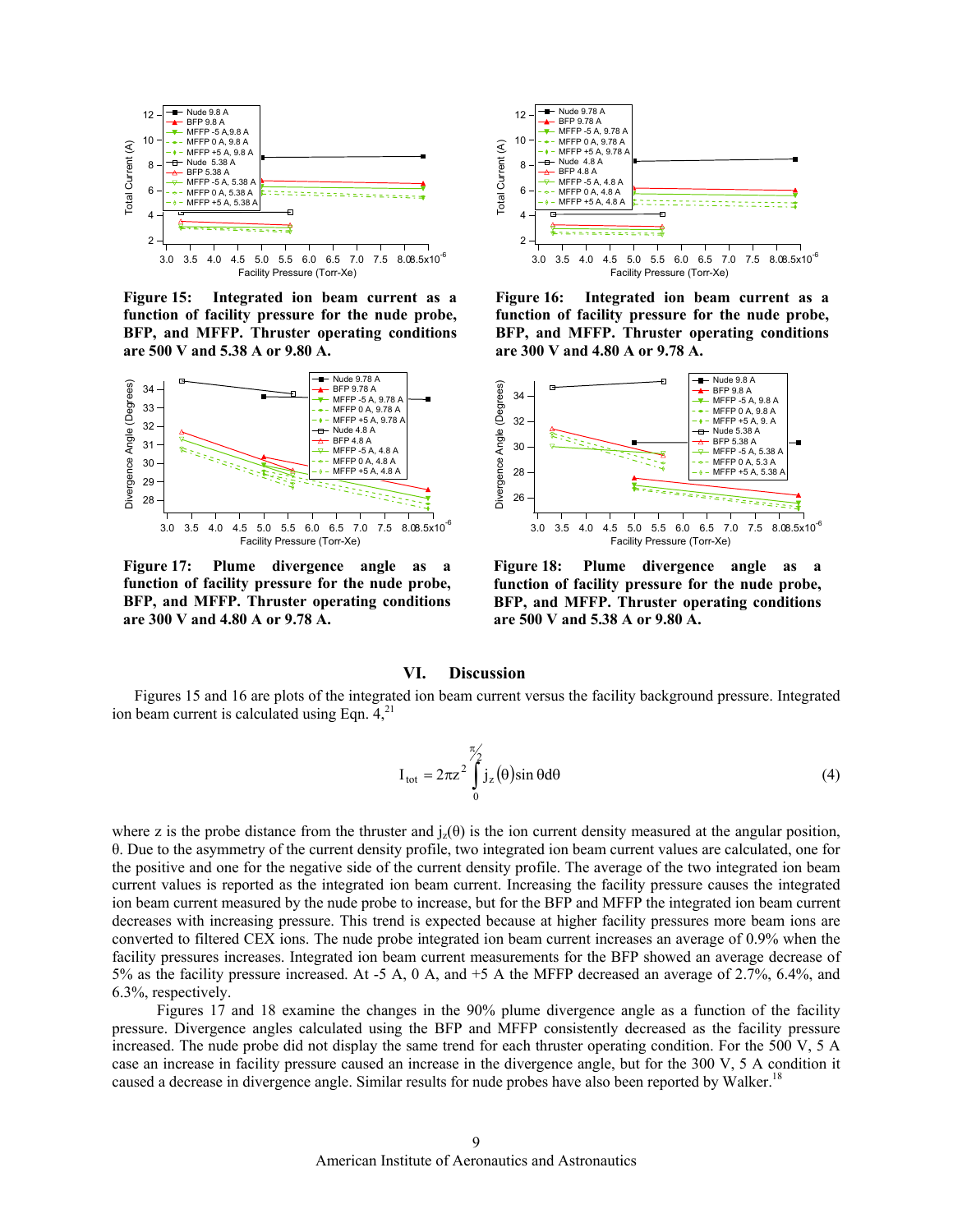Previous explanations of the increased current density measured by nude probes consider the biased probe as a point source potential sink for slow, CEX ions.<sup>22</sup> Slow CEX ions are drawn toward the probe because it is biased -20 V below ground, and thus are collected. More recent results suggest that a minimal electric field exists near the Faraday probe and that CEX ions reach the probe due to their random flux, not because of the -20 V bias.<sup>13</sup> In this experiment the nude probe collects the largest random flux of CEX ion current because it lacks any type of filtering capability. CEX ions with an angular orientation of 0 degrees up to possibly 90 degrees with respect to the collector normal may be collected by the nude probe. The BFP only collects ions that enter through the face plate hole and intersect with the probe collector. In this case ions approaching from angles outside the acceptance angle of the BFP collide with the box and do not register current. This significantly reduces the number of particles that are allowed to contribute to the current density. The same filtering technique used for the BFP is also present for the MFFP, however, it also utilizes a magnetic field, which further reduces the number of ions allowed to be collected. The ions that are within the acceptance angle of the probe are also subjected to a magnetic field, which causes them to change their trajectory depending on their energy (or velocity). In this way the BFP and MFFP are filtering CEX ions. Trends associated with the integrated ion beam current may be explained by considering the beam attenuation due to CEX collisions.

As the plume expands, ions necessarily have collisions with neutral particles that are present due to the plume and also due to the background pressure of the facility. At a higher facility pressure fewer ions are capable of traversing the distance to the probe without suffering a CEX collision. The decrease in the beam current density due to CEX collisions is known as attenuation or weakening of the beam. Beam attenuation may not be apparent with a nude probe because at higher pressures it records more CEX ions, thus negating evidence of the attenuation effect of beam ions. Because the BFP and MFFP are filtering CEX ions, attenuation may explain why these probes measure a lower integrated ion beam current at higher facility pressures. A first order estimation of the beam attenuation due to CEX collisions is obtained by considering the ion continuity equation in one dimension. The ratio of the ion current density at some downstream position to the initial ion current density is obtained by integrating over the pathlength, z. The result is Eqn.  $5<sup>23</sup>$ 

$$
\frac{j_z(\theta)}{j(\theta)} = \exp(-n_b \sigma_{ce} z)
$$
 (5)

where  $j_z(\theta)$  is the ion current density at downstream position z and angular position  $\theta$ ,  $j(\theta)$  is the initial ion current density at position  $\theta$ ,  $n_b$  is the neutral background number density, and  $S_{ce}$  is the CEX collision cross-section. Facility induced CEX ions are most noticeable at large off-axis angles where the pressure is approximately equal to the facility background pressure, therefore the neutral background number density is based on the facility background pressure. The beam attenuation for the pressures investigated is given in Table 4. These calculations are evaluated at 100 cm downstream of the thruster and assume a neutral temperature of 300 K and a CEX collision cross-section of 55  $A^{2,24}$  These values will provide an order of magnitude estimation of the beam attenuation.

At the 5 A operating condition the beam attenuation decreases by approximately 3% when going from 4 to 7 pumps (5.6x10<sup>-6</sup> Torr to 3.3x10<sup>-6</sup> Torr). This change is 6%, at the 10 A operating condition. Calculation of the initial ion current density and the subsequent corrected integrated ion beam current provides a better comparison of each of the probes. The procedure for this comparison is accomplished by dividing the experimental data at each angular location by the corresponding beam attenuation, which yields the initial ion current density at that position. The corrected integrated ion beam current is then obtained by using equation 6 and integrating over the initial ion current density.

$$
I_{\text{tot,c}} = 2\pi z^2 \int_{0}^{\frac{\pi}{2}} j(\theta) \sin \theta d\theta \tag{6}
$$

| Table 4: Beam attenuation due to CEX collisions over a |  |  |
|--------------------------------------------------------|--|--|
| 100 cm path length.                                    |  |  |

This allows the integrated ion beam current,  $I_{\text{tot}}$ , obtained by integrating the experimentally measured ion current density profile,  $j_z$ , to be compared with the corrected integrated ion beam current,  $I_{tot,c}$ , obtained by integrating the initial ion current density profile, j.

Operating Condition | Pressure (Torr-Xe) | Attenuation 5 A: 300 V, 500 V 3.3E-06 0.94 5 A: 300 V, 500 V 5.6E-06 0.91 10 A: 300 V, 500 V 5.0E-06 0.92

10 A: 300 V, 500 V 8.4E-06 0.86

When the 4 and 7 pump  $(5.6x10^{-6}$  Torr,  $8.4x10^{-6}$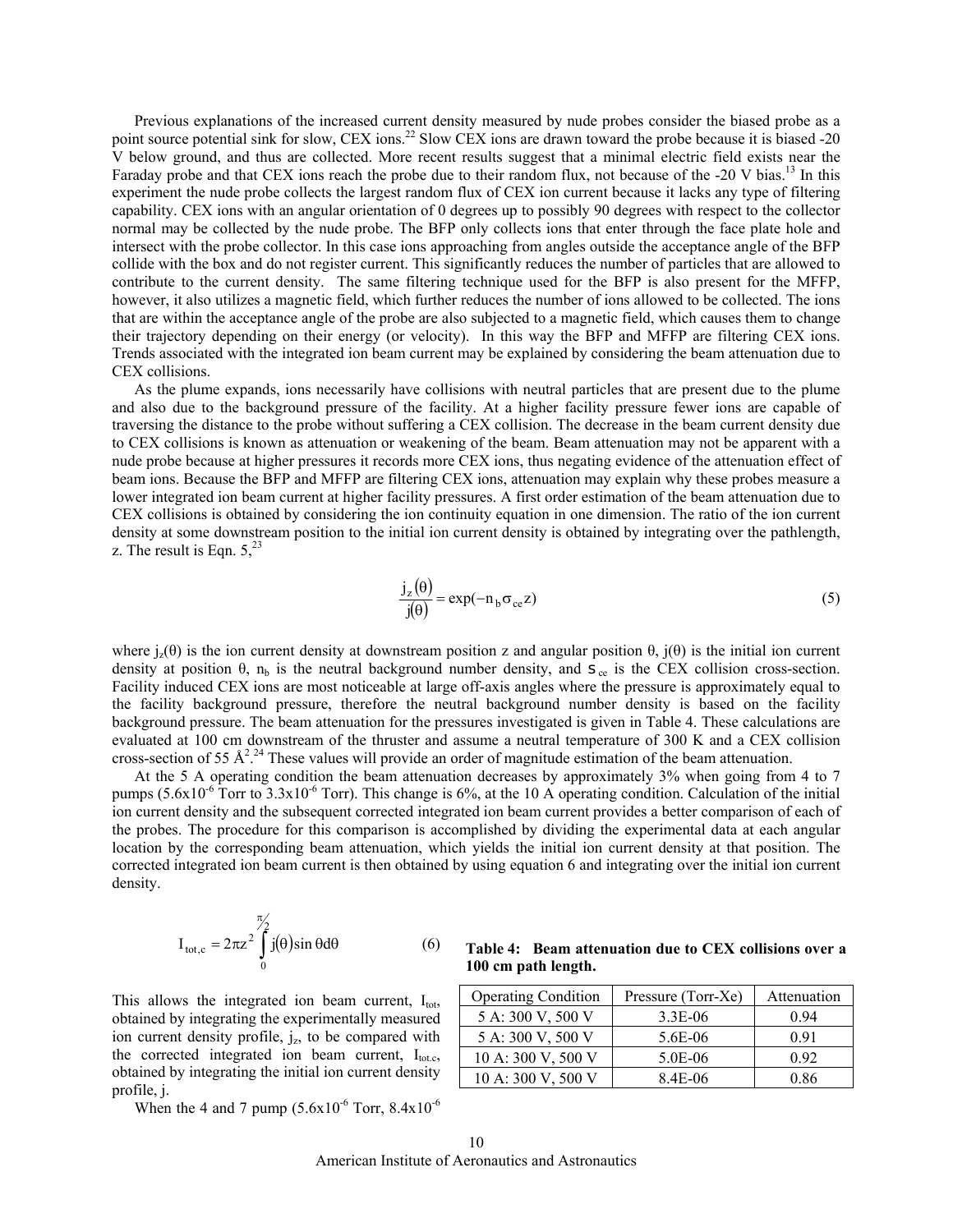|               |                  | 4 Pump $(5.6E-06$ Torr) to |                       |                    | 4 Pump $(8.4E-06$ Torr) to |                    |                  |                    |
|---------------|------------------|----------------------------|-----------------------|--------------------|----------------------------|--------------------|------------------|--------------------|
|               |                  |                            | 7 Pump (3.3E-06 Torr) |                    | 7 Pump (5.0E-06 Torr)      |                    |                  |                    |
|               |                  | 300 V, 5 A                 | 500 V, 5 A            |                    | 300 V, 10 A                |                    | 500 V, 10 A      |                    |
|               | $I_{\text{tot}}$ | $I_{\text{tot.c}}$         | $I_{\text{tot}}$      | $I_{\text{tot},c}$ | $I_{\text{tot}}$           | $I_{\text{tot},c}$ | $I_{\text{tot}}$ | $I_{\text{tot},c}$ |
|               | Percent          | Percent                    | Percent               | Percent            | Percent                    | Percent            | Percent          | Percent            |
|               | Diff. $(\% )$    | Diff. $(\% )$              | Diff. $(\% )$         | Diff. $(\% )$      | Diff. $(\% )$              | Diff. $(\% )$      | Diff. $(\% )$    | Diff. $(\% )$      |
| Nude          | 0.4              | 3.6                        | 0.4                   | 3.6                | 2.0                        | 8.4                | 0.8              | 7.3                |
| <b>BFP</b>    | $-4.7$           | $-1.3$                     | $-9.0$                | $-5.6$             | $-3.0$                     | 3.7                | $-3.6$           | 3.2                |
| MFFP $(-5 A)$ | $-3.1$           | 0.2                        | $-2.3$                | 0.9                | $-2.8$                     | 3.9                | $-2.7$           | 4.0                |
| MFFP $(0 A)$  | $-3.3$           | 0.0                        | $-10.1$               | $-6.6$             | $-4.3$                     | 2.5                | $-8.0$           | 3.1                |
| MFFP $(+5 A)$ | $-3.8$           | $-0.4$                     | $-11.0$               | $-7.4$             | $-4.7$                     | 2.2                | $-6.0$           | 1.0                |

**Table 5: Comparison of the integrated ion beam current and corrected integrated ion beam current percent difference between the 4 and 7 pump data.** 

Torr and  $3.3x10^{-6}$  Torr,  $5.0x10^{-6}$  Torr) corrected integrated ion beam current data for the MFFP, BFP, and nude probe are compared, changes in the trends associated with this data become apparent. These trends are quantified utilizing a percent difference calculated by dividing the difference between the 4 and 7 pump integrated ion beam current by the 4 pump integrated ion beam current. A positive percent difference means the 4 pump integrated beam current is larger than the 7 pump, and a negative percent difference means the opposite. All of the thruster operating conditions except for the 500 V, 5 A condition show the same general trend for the corrected integrated ion beam current. The largest percent difference is obtained by the nude probe, followed by the BFP, and then the MFFP. When the thruster is operated at 500 V, 5 A the corrected integrated ion beam current data no longer follow the same trend. Most notably the BFP, MFFP (0 A), and MFFP (+5 A) record a larger percent difference for both  $I_{tot}$  and  $I_{totc}$ . An explanation for this difference has not yet been determined. Based on the three other operating conditions, the MFFP at +5 A shows the best corrected integrated ion beam current agreement between facility pressures. Table 5 summarizes these results.

The current density profiles associated with the MFFP are also more consistent with data obtained from Russian Express Satellites. Current density profiles obtained on-orbit do not exhibit the increased current densities at off-axis angles as often seen in ground test data.<sup>25</sup> Compared to the nude probe and BFP, the MFFP provides a profile more consistent with flight test data because it measures a lower current density at angles off centerline and shows the characteristic r-2 dependence.

In order to further investigate the ability of the MFFP to eliminate CEX ions due to the facility background gas, the three probes are positioned behind the thruster. The solenoid current of the MFFP is varied while measuring the collected ion current. If facility induced CEX ions are within the  $8 - 30$  eV filtering range of the MFFP, a decrease in the measured current should be apparent as the solenoid current is increased past the CEX ion energy threshold. Unfortunately this trend is not seen, and the MFFP records ion current densities on the order of  $10^{-4}$  mA-cm<sup>-2</sup> at all solenoid current values. These densities are several orders of magnitude lower than on centerline and 1 order of magnitude lower than those measured at 100±. Behind the thruster, the BFP records approximately double the ion current of the MFFP and the nude probe measures an ion current that is an order of magnitude larger than the MFFP. The ion current recorded by the nude probe suggests that there are ions behind the thruster, but because both the BFP and MFFP utilize a collimator the majority of ions are unable to reach the probe. Because the MFFP ion current is so small, any change in the ion current is too low to resolve and a solenoid current that creates a magnetic field that eliminates facility induced CEX ions is unable to be determined.

The ability of each probe to obtain the correct ion beam current can be analyzed by comparing the corrected integrated ion beam current to discharge current ratio with the P5 current utilization efficiency. The current utilization efficiency,  $\eta_b$ , is defined as the ratio of the ion beam current to the discharge current,  $I_b/I_d$ . An estimation of the current utilization efficiency for the P5 can be obtained by considering the following equation for the anode efficiency.

$$
\eta_a = \eta_b \eta_v \eta_q \eta_m \tag{7}
$$

 $\eta_a$  is the anode efficiency,  $\eta_a$  is the charge utilization efficiency,  $\eta_m$  is the mass utilization efficiency, and  $\eta_v$  is the voltage utilization efficiency. In order to determine the current utilization efficiency, values for the other four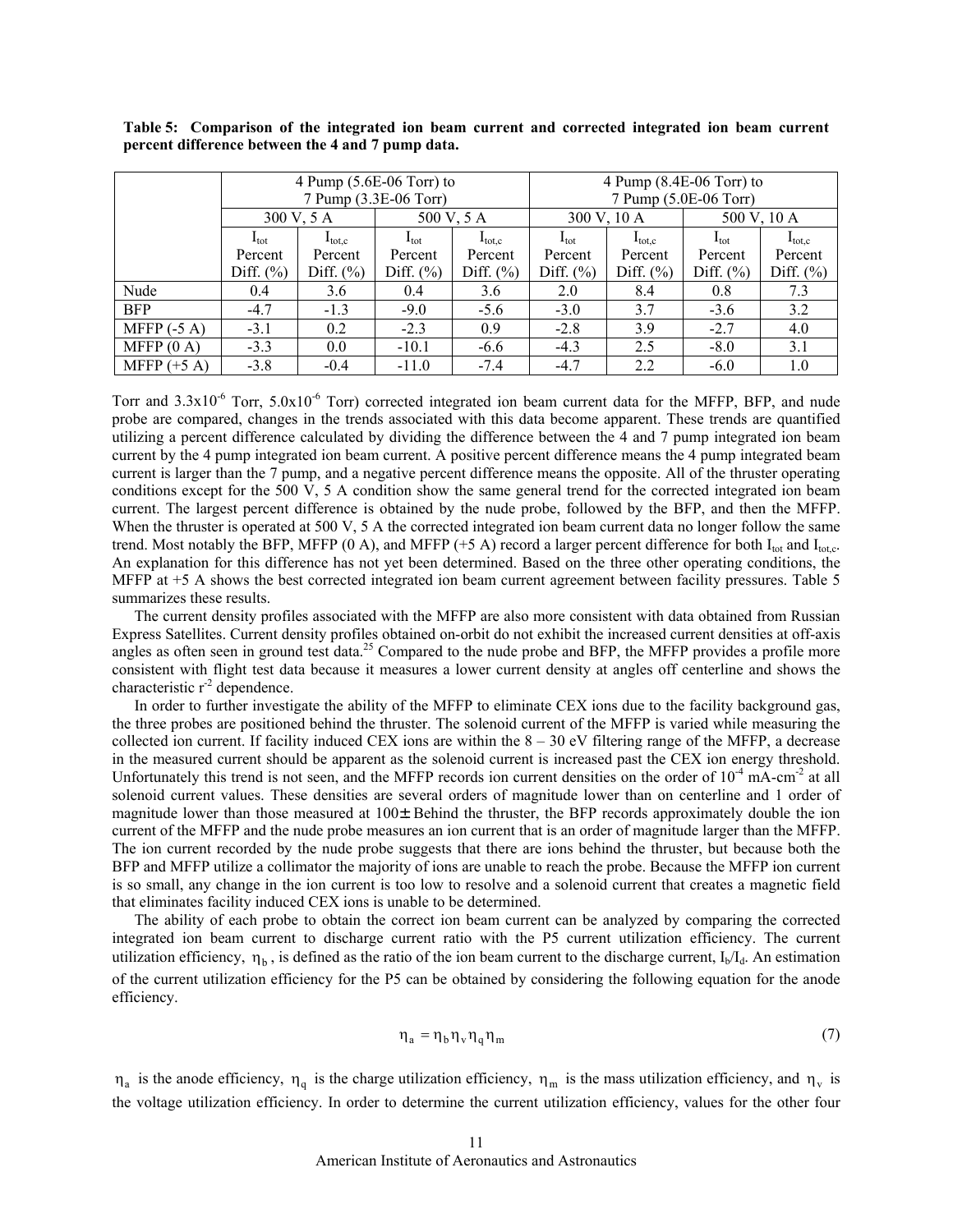efficiencies must be obtained. The P5 anode efficiency has been reported by Hofer.<sup>26</sup> Gulczinski has reported ion energy data for the P5 which suggest that the voltage utilization efficiency is approximately 90%.<sup>27</sup> The charge utilization efficiency and mass utilization efficiency are calculated using far-field ion species fraction data provided by Gulczinski<sup>27</sup> and the Hall thruster performance model for a multiply-charged plasma recently developed by Hofer.<sup>26</sup> Unfortunately ion species fraction data are not available for the 300 V 10 A operating condition therefore the current utilization at this condition cannot be obtained. The results are summarized in Table 6.

 Ideally a Faraday probe should have an integrated ion beam current to discharge current ratio equal to the current utilization efficiency. Comparison of the calculated current utilization efficiency for the P5 and the  $I_{tot} / I_d$  for each probe is shown in Table 7. The nude probe performs worst and consistently over-predicts the ion beam current. Depending on the operating condition, either the BFP or MFFP provides the best agreement with the estimated current utilization efficiency.

| Operating   | Anode      | Voltage<br>Utilization | Charge<br>Utilization | Mass<br>Utilization | Current<br>Utilization |
|-------------|------------|------------------------|-----------------------|---------------------|------------------------|
| Condition   | Efficiency | Efficiency             | Efficiency            | Efficiency          | Efficiency             |
| 300 V, 5 A  | 0.47       | 0.9                    | 0.98                  | 0.76                | 0.70                   |
| 500 V, 5 A  | 0.50       | 0.9                    | 0.96                  | 0.72                | 0.80                   |
| 500 V, 10 A | 0.56       | 0.9                    | 0.99                  | 0.88                | 0.72                   |

**Table 6: Approximation of the P5 current utilization efficiency based on the charge, mass, voltage, and anode efficiencies.** 

**Table 7:** Comparison of  $I_{tot,c}/I_d$  for the nude probe, BFP, and MFFP and the estimated  $I_b/I_d$  for the **P5 at the investigated operating conditions.** 

|           |                |                         |          | Nude                            |                                 | <b>MFFP</b>                     | <b>MFFP</b>                     | <b>MFFP</b>                     |              |
|-----------|----------------|-------------------------|----------|---------------------------------|---------------------------------|---------------------------------|---------------------------------|---------------------------------|--------------|
| Pressure  | $#$ of         |                         |          | probe                           | <b>BFP</b>                      | $(-5 \text{ A})$                | $(0 \text{ A})$                 | $(+5 \text{ A})$                | Estimated    |
| (Torr-Xe) | <b>Pumps</b>   | $\rm V_d\left(V\right)$ | $I_d(A)$ | $I_{\text{tot,c}}/I_{\text{d}}$ | $I_{\text{tot,c}}/I_{\text{d}}$ | $I_{\text{tot,c}}/I_{\text{d}}$ | $I_{\text{tot,c}}/I_{\text{d}}$ | $I_{\text{tot,c}}/I_{\text{d}}$ | $P5 I_b/I_d$ |
| 5.6E-06   | 4              | 300                     | 4.8      | 0.94                            | 0.72                            | 0.66                            | 0.59                            | 0.56                            | 0.70         |
| 5.6E-06   | $\overline{4}$ | 500                     | 5.38     | 0.87                            | 0.66                            | 0.62                            | 0.57                            | 0.55                            | 0.80         |
| 8.4E-06   | $\overline{4}$ | 500                     | 9.8      | 1.03                            | 0.78                            | 0.73                            | 0.65                            | 0.64                            | 0.72         |
|           |                |                         |          |                                 |                                 |                                 |                                 |                                 |              |
| $3.3E-06$ |                | 300                     | 4.78     | 0.91                            | 0.73                            | 0.66                            | 0.60                            | 0.57                            | 0.70         |
| $3.3E-06$ | 7              | 500                     | 5.18     | 0.87                            | 0.73                            | 0.64                            | 0.63                            | 0.61                            | 0.80         |
| 5.0E-06   | 7              | 500                     | 9.52     | 0.99                            | 0.77                            | 0.72                            | 0.68                            | 0.65                            | 0.72         |

## **VII. Conclusions**

Measured integrated ion beam current for the BFP and MFFP decreases with increasing facility pressure, but for the nude probe the integrated ion beam current increases with increasing pressure. These trends are attributed to the ion filtration apparatus utilized by the BFP and MFFP. Because a higher pressure results in the production of more CEX ions, filtration of these ions by the BFP and MFFP result in a lower current density and subsequent integrated ion beam current. Application of the beam attenuation equation to the current density profiles results in a corrected integrated ion beam current. Analysis of the results based on the corrected integrated ion beam current show the MFFP operated at a +5 A solenoid current provides the best agreement between the facility pressures. The MFFP also provides a current density profile with a lower current density at large off-axis positions. This result is more consistent with on-orbit data.<sup>25</sup> Comparison of  $I_{tot,c}/I_d$  with the P5 current utilization efficiency shows that either the BFP or MFFP provides the best agreement depending on the thruster operating conditions. Further study of the MFFP and its ability to filter facility induced CEX ions is required.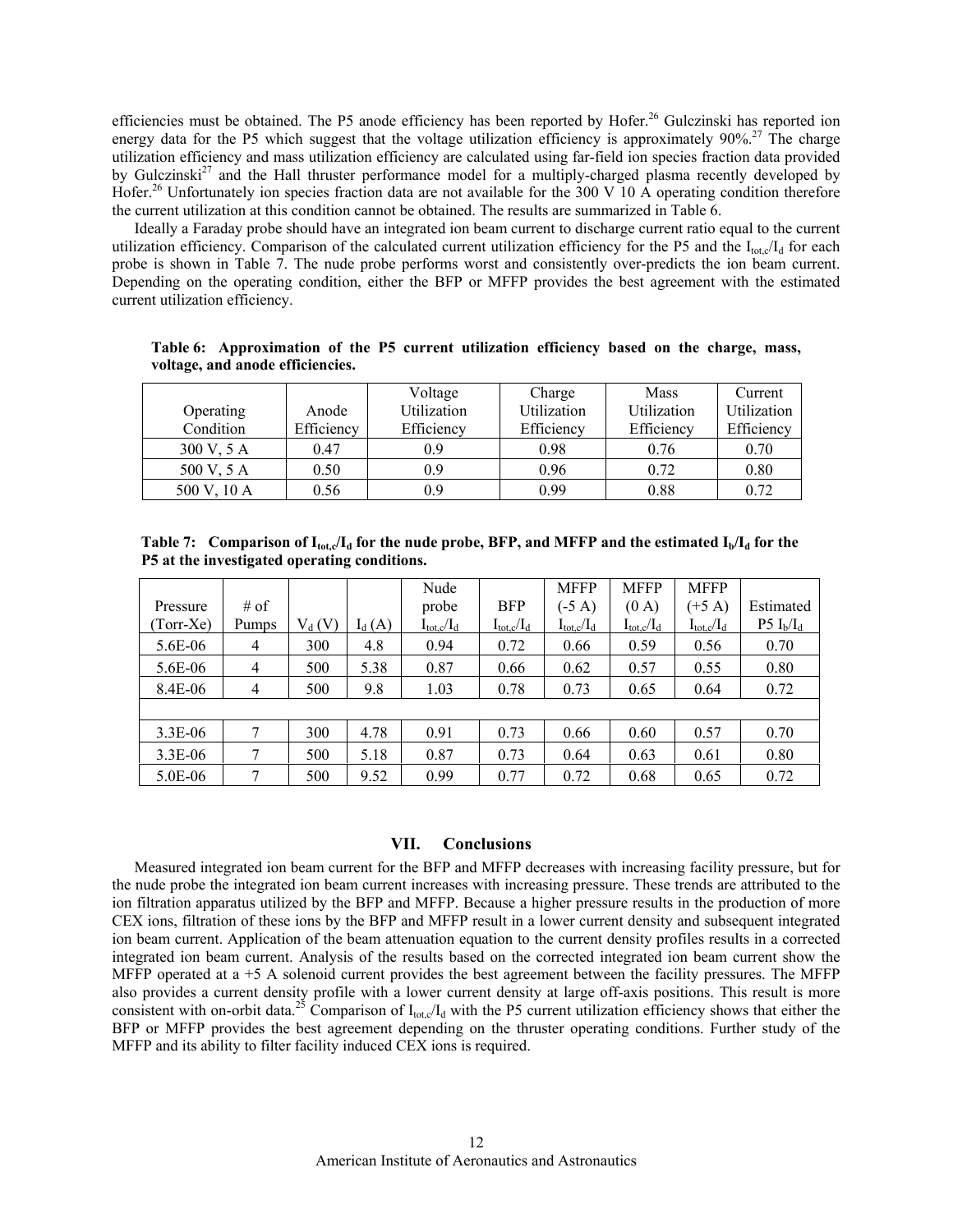## **VIII. Acknowledgements**

 We would like to thank Dr. Colleen Marrese at JPL for loaning PEPL the nude Faraday probes, Dr. Sergi Khartov at MAI for the use of the  $\text{LaB}_6$  cathode, Mr. Terry Larrow for fabricating the hardware used in this study, undergraduates M. Baldwin, C. Berkley, R. Livingston, S. Shepard, and J. Topper for assembly and preliminary testing of the MFFP, Torsten Stindl of the Universität Stuttgart for help with experimental setup and data acquisition, and the departmental technical staff and other graduate students at PEPL for help in maintaining the facilities. This research was supported by the Air Force Office of Scientific Research through grants F49620-00-1- 0201 and F49620-01-1-0061. In addition, Mr. Mitchell Walker is supported by the Michigan Space Grant Consortium and the National Science Foundation. The authors greatly appreciate this support.

## **IX. References**

<sup>1</sup>de Grys, K. H., Rayburn, C., Wilson, F., Fisher, J., "Multi-Mode 4.5 kW BPT-4000 Hall thruster Qualification Status," AIAA-2003-4552, 39th Joint Propulsion Conference, Huntsville, AL, July 20-23, 2003. 2

<sup>2</sup>Pollard, J. E., Diamant, K. D., Khayms, V., Werthman, L., King, D., de Grys, K. H., "Ion Flux, Energy, and Charge-State Measurments for the BPT-4000 Hall thruster," AIAA-2001-3351, 37th Joint Propulsion Conference, Salt Lake City, Utah, July 8- 11, 2001. 3

McVey, J. B., Britt, E. J., Engelman, S. F., Gulczinski, F. S., Beiting, E. J., Pollard, J. E., "Characteristics of the T-220HT Hall-Effect thruster," AIAA 2003-5158, 39th Joint Propulsion Conference, Huntsville, Alabama, July 20-23, 2003. 4

Britt, E. J., McVey, J. B., "Electric Propulsion Activities in U.S. Industries," AIAA-2002-3559, 38th Joint Propulsion Conference, Indianapolis, IN, July 7-10, 2002.

 $^5$ Manzella, D. H., Jankovsky, R., Hofer, R. R., "Laboratory Model 50 kW Hall thruster," AIAA-2002-3676, 38th Joint Propulsion Conference, Indianapolis, IN., July 7-10, 2002.

<sup>6</sup>Jacobson, D. T., Manzella, D. H., "50 kW Class Krypton Hall thruster Performance," AIAA-2003-4550, 39th Joint Propulsion Conference, Huntsville, AL, July 20-23, 2003.

Oleson, S., Katz, I., "Electric Propulsion for Project Prometheus," AIAA-2003-5279, 39th Joint Propulsion Conference, Huntsville, AL, July 20-23, 2003. 8

 ${}^{8}$ Garner, C. E., Polk, J. E., Brophy, J. R., Goodfellow, K., "Methods for Cryopumping Xenon," AIAA-96-3206, 32nd Joint Propulsion Conference, Lake Buena Vista, FL., July 1-3, 1996.

<sup>9</sup>Hofer, R. R., Peterson, P. Y., Gallimore, A. D., "Characterizing Vacuum Facility Backpressure Effects on the Performance of a Hall thruster." IEPC-01-045, 27th International Electric Propulsion Conference, Pasadena, CA

<sup>10</sup>Hofer, R. R., Walker, M. L. R., Gallimore, A. D., "A Comparison of Nude and Collimated Faraday Probes for Use with

Hall thrusters," IEPC-01-020, 27th International Electric Propulsion Conference, Pasadena, CA, October 15-19, 2001.<br><sup>11</sup>Walker, M. L. R., Gallimore, A. D., Chunpei, C., Boyd, I. D., "Pressure Map of a Facility as a functio

<sup>12</sup>Walker, M. L. R., Gallimore, A. D., "Hot Flow Pressure Map of a Vacuum Facility as a function of Flow Rate to study Facility Effects," IEPC-03-0077, 28th International Electric Propulsion Conference, Toulouse, France,

 $^{13}$ Walker, M. L. R., Victor, A. L., Hofer, R. R., Gallimore, A. D., "Effect of Backpressure on Measured Ion Current Density Profiles of Hall thruster Plumes," Journal of Propulsion and Power, (to be printed).

<sup>14</sup>de Grys, K. H., Tilley, D. L., Aadland, R. S., "BPT Hall thruster Plume Characteristics," AIAA-99-2283, 35th Joint Propulsion Conference, Los Angeles, CA, June 20-24, 1999.

<sup>15</sup>King, L. B., Gallimore, A. D., Marrese, C. M., "Transport-Property Measurements in the Plume of an SPT-100 Hall thruster," Journal of Propulsion and Power, Vol. 14, No. 3, pp. 327-335, May-June 1998.

<sup>16</sup>Kim, V., "Investigation of the Anode Configuration Influence on the PPS-1350 Laboratory Model Plume Divergence,"<br>AIAA-98-3787, 34th Joint Propulsion Conference, Cleveland, OH, July 13-15, 1998.

<sup>17</sup>Chen, F. F., *Introduction to Plasma Physics and Controlled Fusion*, Vol. 1: Plasma Physics, Plenum Press, New York, 1984.<br><sup>18</sup>Walker, M. L. R., Hofer, R. R., Gallimore, A. D., "The Effects of Nude Faraday Probe Design and Vacuum Facility

Backpressure on the measured ion current density profile of Hall thruster Plumes," AIAA-2002-4253, 38th Joint Propulsion

Conference, Indianapolis, IN, July 7-10, 2002.<br><sup>19</sup>Dushman, S., *Scientific Foundations of Vacuum Technique*, Vol. 4, Wiley, New York, 1958.<br><sup>20</sup>Haas, J. M., Gulczinski, F. S., Gallimore, A. D., Spanjers, G. G., Spores, R.

<sup>21</sup>Manzella, D. H., "Hall thruster Ion Beam Characterization," AIAA-95-2927, 31st Joint Propulsion Conference, San Diego, CA, July 10-12, 1995. 22Haas, J. M., "Low-Perturbation Interrogation of the Internal and Near-field Plasma Structure of a Hall thruster using a

High-Speed Probe Positioning System," Doctoral Thesis, Dept. of Aerospace Engineering, University of Michigan, Ann Arbor, MI, 2001.